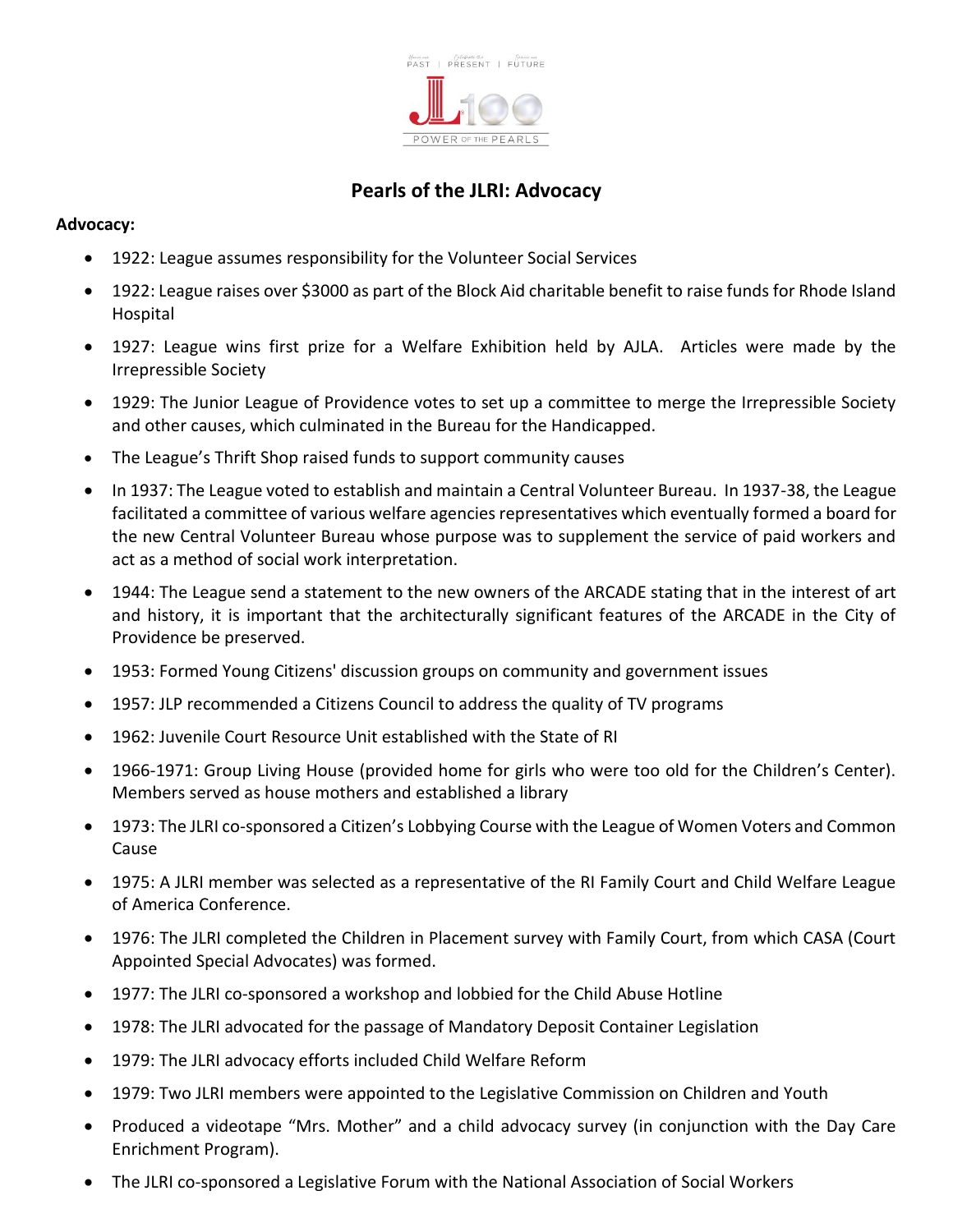

## **Pearls of the JLRI: Advocacy**

- The JLRI supported the RI Mortgage Authority bill and the support of the Equal Education Rights for Foster Children bill.
- The JLRI sponsored the Conference on Children's Rights Day for Day Care
- The JLRI supported legislation on Handgun Control and Prison Furloughs
- 1980: Position statements on VIE Nursing Home Care and Volunteerism adopted.
- 1981: RI Legislative Workshop is sponsored by JLP at the State House
- 1982: Public Affairs workshop is held at the State House
- 1985: Public awareness campaign is conducted for Child Abuse Prevention Month
- 1995: Public Affairs produces monthly newsletter with legislative information about focus/project areas.
- 1996: Parent Pal project includes an advocacy component with resource materials for women in shelters about children's health topics
- During the 1990's, a portion of the JLRI fundraising income was given away in the form of Community Assistance Grants.
	- $\triangleright$  The following RI agencies were awarded grants:
		- ❖ Down Syndrome Society
		- ❖ RI Furniture Bank
		- ❖ Smith Hill Center
		- ❖ Children's Friend and Service
		- ❖ Southside Community Land-trust
		- ❖ RI Community Foodbank
		- ❖ Ronald McDonald House
		- ❖ Freewheelers Association
		- ❖ Attleboro Youth and Family Services
		- ❖ RI Meals on Wheels
		- ❖ RI Clothing Bank
		- ❖ RI Project AIDS
		- ❖ Dorcas Place
		- ❖ Providence Family Learning Center
		- ❖ RI Rape Crisis Center
		- ❖ South Providence Tutorial
		- ❖ Big Sisters of RI' Women's Resource Center of South County
		- ❖ Looking Glass Theater
		- ❖ Community Preparatory School Camp Stepping Stones
		- ❖ Blackstone Valley Shelter